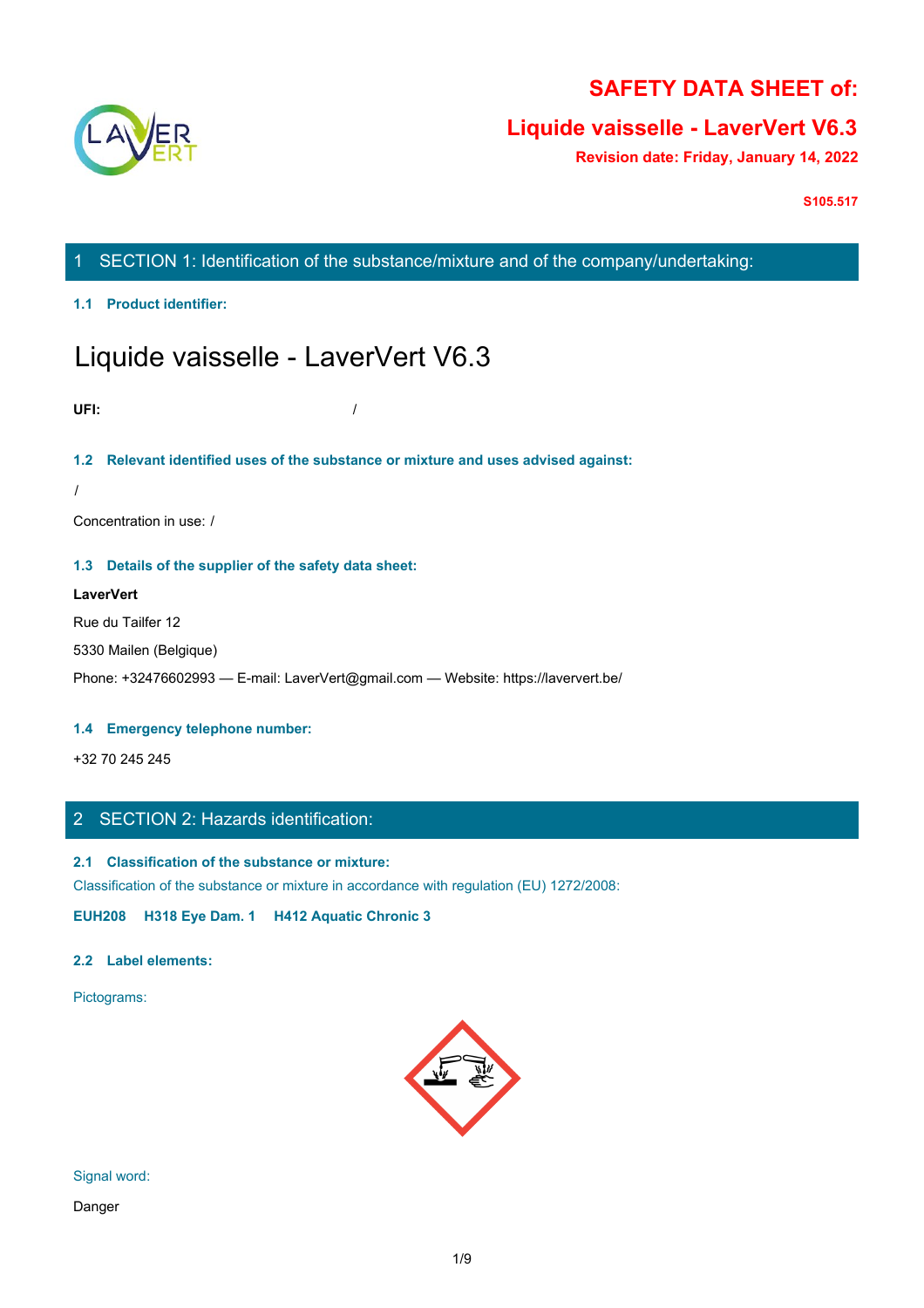## Hazard statements:

| Hazard statements:                          |                                                                                                                                     |
|---------------------------------------------|-------------------------------------------------------------------------------------------------------------------------------------|
| <b>EUH208:</b>                              | Contains (Limonene). May produce an allergic reaction.                                                                              |
| H318 Eye Dam. 1:                            | Causes serious eye damage.                                                                                                          |
| H412 Aquatic Chronic 3:                     | Harmful to aquatic life with long lasting effects.                                                                                  |
| Precautionary statements:                   |                                                                                                                                     |
| P273:                                       | Avoid release to the environment.                                                                                                   |
| P280:                                       | Wear protective gloves, protective clothing, eye protection, face protection.                                                       |
| P305+P351+P338:                             | IF IN EYES: Rinse cautiously with water for several minutes. Remove contact<br>lenses, if present and easy to do. Continue rinsing. |
| P310:                                       | Immediately call a POISON CENTER or doctor.                                                                                         |
| P501:                                       | of<br>in<br>with<br>Dispose<br>contents/container<br>accordance<br>local/regional/national/international regulations.               |
| Contains:                                   |                                                                                                                                     |
| Cocamidopropyl Betaine<br>C8-10 D-glucoside |                                                                                                                                     |

## Contains:

## **2.3 Other hazards:**

## None

# 3 SECTION 3: Composition/information on ingredients:

| C8-10 D-glucoside      | $\leq 6 \%$ | CAS number:                                 | 68515-73-1                                              |
|------------------------|-------------|---------------------------------------------|---------------------------------------------------------|
|                        |             | <b>EINECS:</b>                              | 500-220-1                                               |
|                        |             | REACH Registration number: 01-2119488530-36 |                                                         |
|                        |             | <b>CLP Classification:</b>                  | <b>H318 Eye Dam. 1</b>                                  |
| Cocamidopropyl Betaine | $\leq 6 \%$ | CAS number:                                 |                                                         |
|                        |             | <b>EINECS:</b>                              | 931-296-8                                               |
|                        |             | <b>REACH Registration number:</b>           | 01-2119488533-30                                        |
|                        |             | <b>CLP Classification:</b>                  | <b>H318 Eye Dam. 1</b><br><b>H412 Aquatic Chronic 3</b> |
| Potassium oleate       | $\leq$ 3 %  | CAS number:                                 | 143-18-0                                                |
|                        |             | <b>EINECS:</b>                              | 205-590-5                                               |
|                        |             | <b>REACH Registration number:</b>           |                                                         |
|                        |             | <b>CLP Classification:</b>                  | H315 Skin Irrit. 2<br>H319 Eye Irrit. 2                 |
| Ethanol                | $\leq 2\%$  | CAS number:                                 | 64-17-5                                                 |
|                        |             | <b>EINECS:</b>                              | 200-578-6                                               |
|                        |             | REACH Registration number: 01-2119457610-43 |                                                         |
|                        |             | <b>CLP Classification:</b>                  | H225 Flam. Liq. 2<br>H319 Eye Irrit. 2                  |
| Potassium linoleate    | $\leq 2\%$  | CAS number:                                 | 3414-89-9                                               |
|                        |             | <b>EINECS:</b>                              | 222-308-6                                               |
|                        |             | <b>REACH Registration number:</b>           |                                                         |
|                        |             | <b>CLP Classification:</b>                  | H319 Eye Irrit. 2                                       |
|                        |             |                                             |                                                         |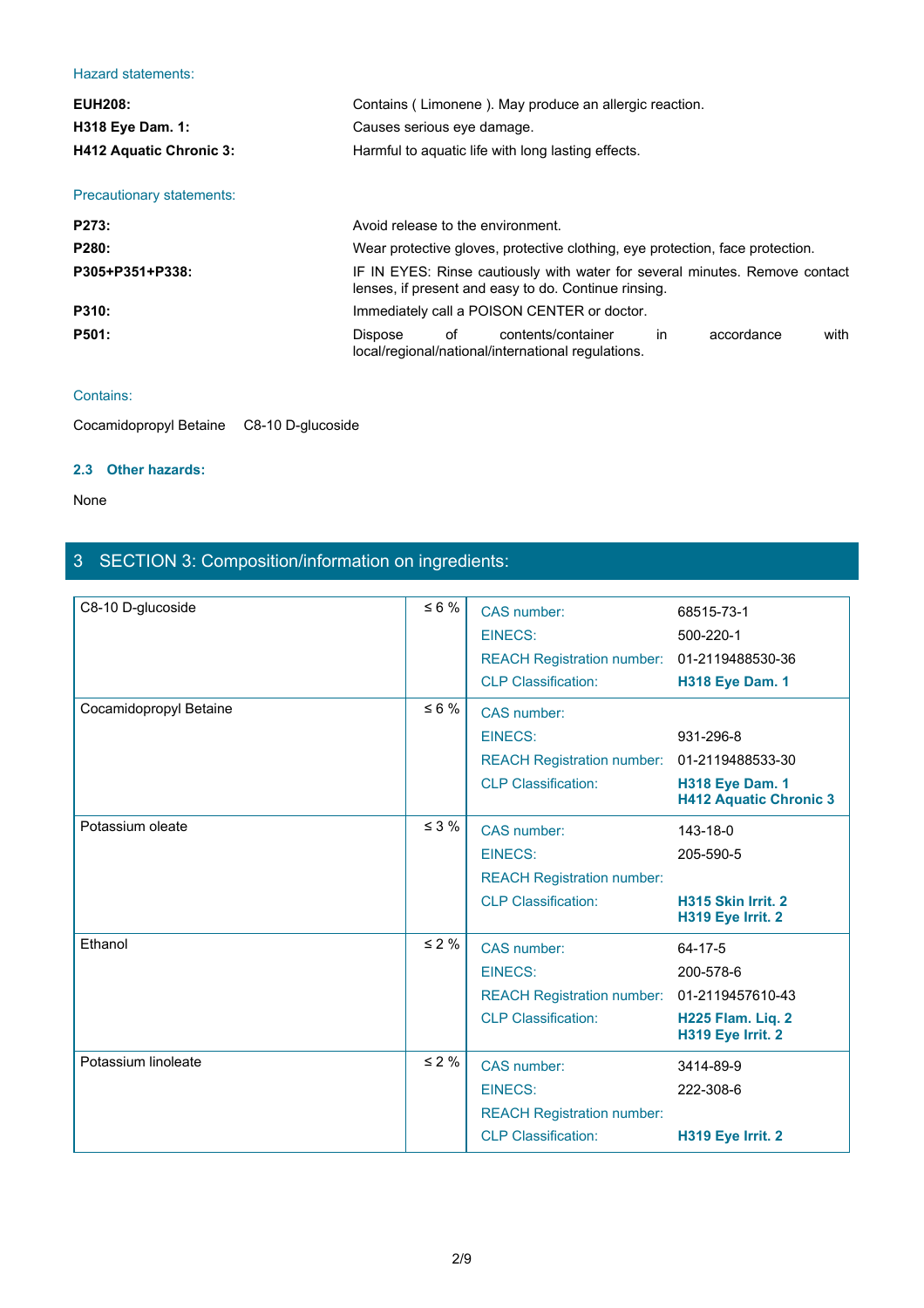| Limonene                               | $\leq 0.3 \%$                                                                                  | CAS number:                                                                | 5989-27-5                                                                                                                                                      |
|----------------------------------------|------------------------------------------------------------------------------------------------|----------------------------------------------------------------------------|----------------------------------------------------------------------------------------------------------------------------------------------------------------|
|                                        |                                                                                                | <b>EINECS:</b>                                                             | 227-813-5                                                                                                                                                      |
|                                        |                                                                                                | <b>REACH Registration number:</b>                                          | 01-2119529223-47                                                                                                                                               |
|                                        |                                                                                                | <b>CLP Classification:</b>                                                 | <b>H226 Flam. Liq. 3</b><br><b>H304 Asp. Tox. 1</b><br>H315 Skin Irrit. 2<br>H317 Skin Sens. 1<br><b>H400 Aquatic Acute 1</b><br><b>H410 Aquatic Chronic 1</b> |
|                                        |                                                                                                |                                                                            |                                                                                                                                                                |
|                                        | For the full text of the H phrases mentioned in this section, see section 16.                  |                                                                            |                                                                                                                                                                |
|                                        |                                                                                                |                                                                            |                                                                                                                                                                |
| 4 SECTION 4: First aid measures:       |                                                                                                |                                                                            |                                                                                                                                                                |
| 4.1 Description of first aid measures: |                                                                                                |                                                                            |                                                                                                                                                                |
|                                        | Always ask medical advice as soon as possible should serious or continuous disturbances occur. |                                                                            |                                                                                                                                                                |
| <b>Skin contact:</b>                   | Rinse with water.                                                                              |                                                                            |                                                                                                                                                                |
| Eye contact:                           |                                                                                                | Rinse first with plenty of water, if necessary seek medical attention.     |                                                                                                                                                                |
| Ingestion:                             |                                                                                                | Rinse first with plenty of water, if necessary seek medical attention.     |                                                                                                                                                                |
| Inhalation:                            | medical attention.                                                                             | In case of serious or continuous discomforts: remove to fresh air and seek |                                                                                                                                                                |
|                                        | 4.2 Most important symptoms and effects, both acute and delayed:                               |                                                                            |                                                                                                                                                                |
| Skin contact:                          |                                                                                                |                                                                            |                                                                                                                                                                |
|                                        | Redness, pain                                                                                  | .                                                                          |                                                                                                                                                                |

# 4 SECTION 4: First aid measures:

## **4.1 Description of first aid measures:**

| <b>Skin contact:</b> | Rinse with water.                                                                                |
|----------------------|--------------------------------------------------------------------------------------------------|
| Eye contact:         | Rinse first with plenty of water, if necessary seek medical attention.                           |
| Ingestion:           | Rinse first with plenty of water, if necessary seek medical attention.                           |
| Inhalation:          | In case of serious or continuous discomforts: remove to fresh air and seek<br>medical attention. |

## **4.2 Most important symptoms and effects, both acute and delayed:**

| <b>Skin contact:</b> | Redness, pain                                               |
|----------------------|-------------------------------------------------------------|
| Eye contact:         | Caustic, redness, blurred vision, pain                      |
| Ingestion:           | Diarrhoea, headache, abdominal cramps, sleepiness, vomiting |
| Inhalation:          | None                                                        |
|                      |                                                             |

## **4.3 Indication of any immediate medical attention and special treatment needed:**

None with the contract of the contract of the contract of the contract of the contract of the contract of the contract of the contract of the contract of the contract of the contract of the contract of the contract of the

# 5 SECTION 5: Fire-fighting measures:

## **5.1 Extinguishing media:**

CO2, foam, powder, sprayed water

## **5.2 Special hazards arising from the substance or mixture:**

None with the contract of the contract of the contract of the contract of the contract of the contract of the contract of the contract of the contract of the contract of the contract of the contract of the contract of the

## **5.3 Advice for firefighters:**

**Extinguishing agents to be avoided:** None

# 6 SECTION 6: Accidental release measures:

## **6.1 Personal precautions, protective equipment and emergency procedures:**

Do not walk into or touch spilled substances and avoid inhalation of fumes, smoke, dusts and vapours by staying up wind. Remove any contaminated clothing and used contaminated protective equipment and dispose of it safely.

## **6.2 Environmental precautions:**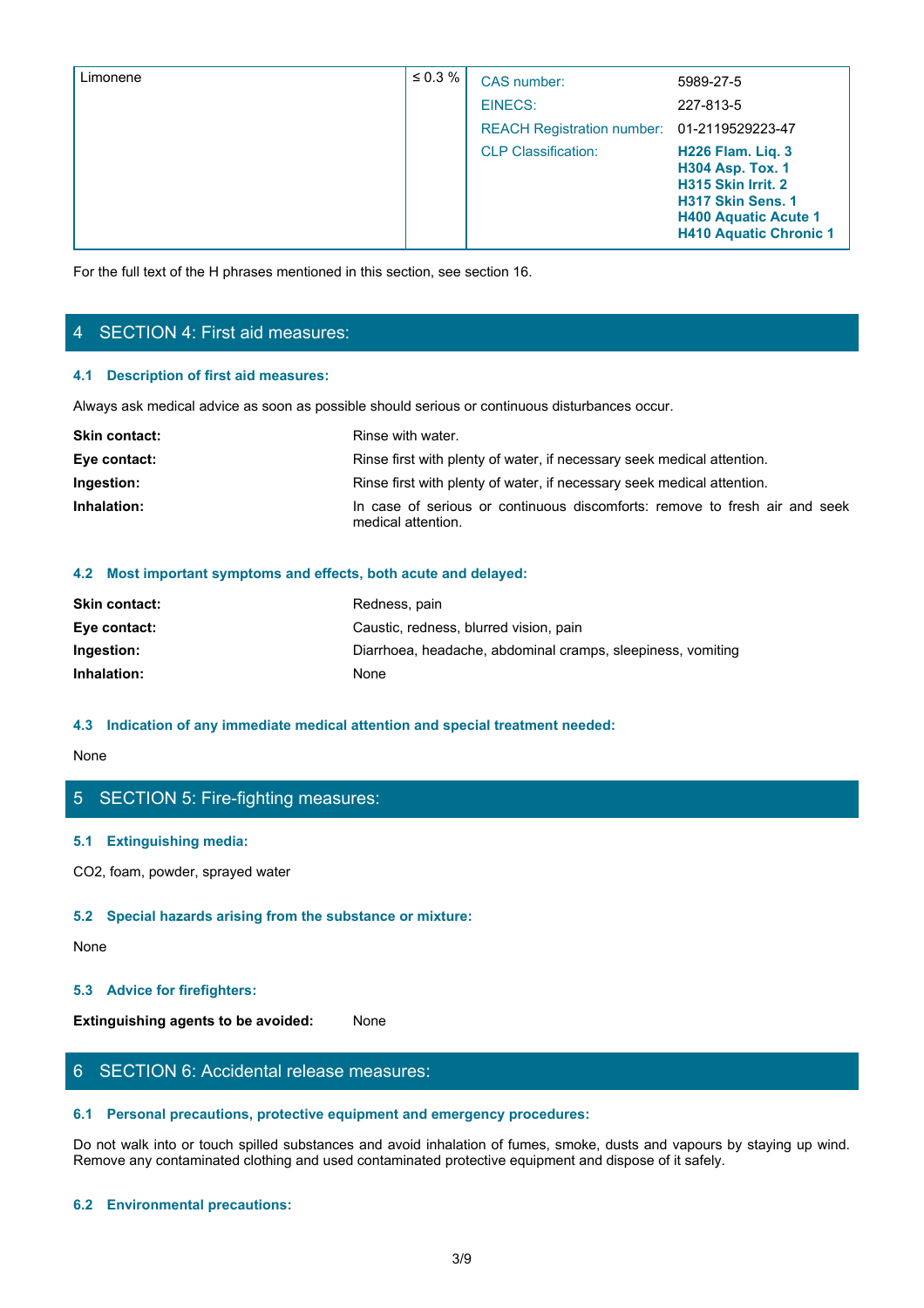Do not allow to flow into sewers or open water.

## **6.3 Methods and material for containment and cleaning up:**

Contain released substance, store into suitable containers. If possible, remove by using absorbent material.

### **6.4 Reference to other sections:**

For further information, check sections 8 & 13.

# 7 SECTION 7: Handling and storage:

## **7.1 Precautions for safe handling:**

## **7.2 Conditions for safe storage, including any incompatibilities:**

## **7.3 Specific end use(s):**

# 8 SECTION 8: Exposure controls/personal protection:

## **8.1 Control parameters:**

## **8.2 Exposure controls:**

|                                  | SECTION 7: Handling and storage:                                                                                                                                                                                                                                                                                                                                  |            |
|----------------------------------|-------------------------------------------------------------------------------------------------------------------------------------------------------------------------------------------------------------------------------------------------------------------------------------------------------------------------------------------------------------------|------------|
|                                  | 7.1 Precautions for safe handling:                                                                                                                                                                                                                                                                                                                                |            |
|                                  | Handle with care to avoid spillage.                                                                                                                                                                                                                                                                                                                               |            |
|                                  | 7.2 Conditions for safe storage, including any incompatibilities:                                                                                                                                                                                                                                                                                                 |            |
|                                  | Keep in a sealed container in a closed, frost-free, ventilated room.                                                                                                                                                                                                                                                                                              |            |
| 7.3 Specific end use(s):         |                                                                                                                                                                                                                                                                                                                                                                   |            |
|                                  |                                                                                                                                                                                                                                                                                                                                                                   |            |
|                                  |                                                                                                                                                                                                                                                                                                                                                                   |            |
|                                  | 8 SECTION 8: Exposure controls/personal protection:                                                                                                                                                                                                                                                                                                               |            |
| 8.1 Control parameters:          |                                                                                                                                                                                                                                                                                                                                                                   |            |
|                                  | Listing of the hazardous ingredients in section 3, of which the TLV value is known                                                                                                                                                                                                                                                                                |            |
|                                  | Citral 32 mg/m <sup>3</sup> , Ethanol 1907 mg/m <sup>3</sup>                                                                                                                                                                                                                                                                                                      |            |
| 8.2 Exposure controls:           |                                                                                                                                                                                                                                                                                                                                                                   |            |
| <b>Inhalation</b><br>protection: | Use with sufficient exhaust ventilation. If necessary, use an air-purifying face mask in case of<br>respiratory hazards. Use the ABEK type as protection against these troublesome levels.                                                                                                                                                                        | $\bullet$  |
| <b>Skin</b><br>protection:       | Handling with nitril-gloves (EN 374). Breakthrough time: >480' Material thickness: 0,35 mm.<br>Thoroughly check gloves before use. Take of the gloves properly without touching the outside<br>with your bare hands. The manufacturer of the protective gloves has to be consulted about the<br>suitability for a specific work station. Wash and dry your hands. | <b>AWT</b> |
| <b>Eye</b><br>protection:        | Keep an eye-rinse bottle within reach. Tight-fitting safety goggles. Wear a face shield and<br>protective suit in case of exceptional processing problems.                                                                                                                                                                                                        | $\bigodot$ |
| <b>Other</b><br>protection:      | Wear impermeable clothing. The type of protective equipment depends on the concentration and<br>amount of hazardous substances at the work station in question.                                                                                                                                                                                                   |            |
|                                  |                                                                                                                                                                                                                                                                                                                                                                   |            |

# 9 SECTION 9: Physical and chemical properties:

## **9.1 Information on basic physical and chemical properties:**

| Melting point/melting range:        | $0^{\circ}$ C    |
|-------------------------------------|------------------|
| <b>Boiling point/Boiling range:</b> | $78 °C - 290 °C$ |
| pH:                                 | 9.0              |
| pH 1% diluted in water:             |                  |
| Vapour pressure/20°C,:              | 5 850 Pa         |
| Vapour density:                     | Not applicable   |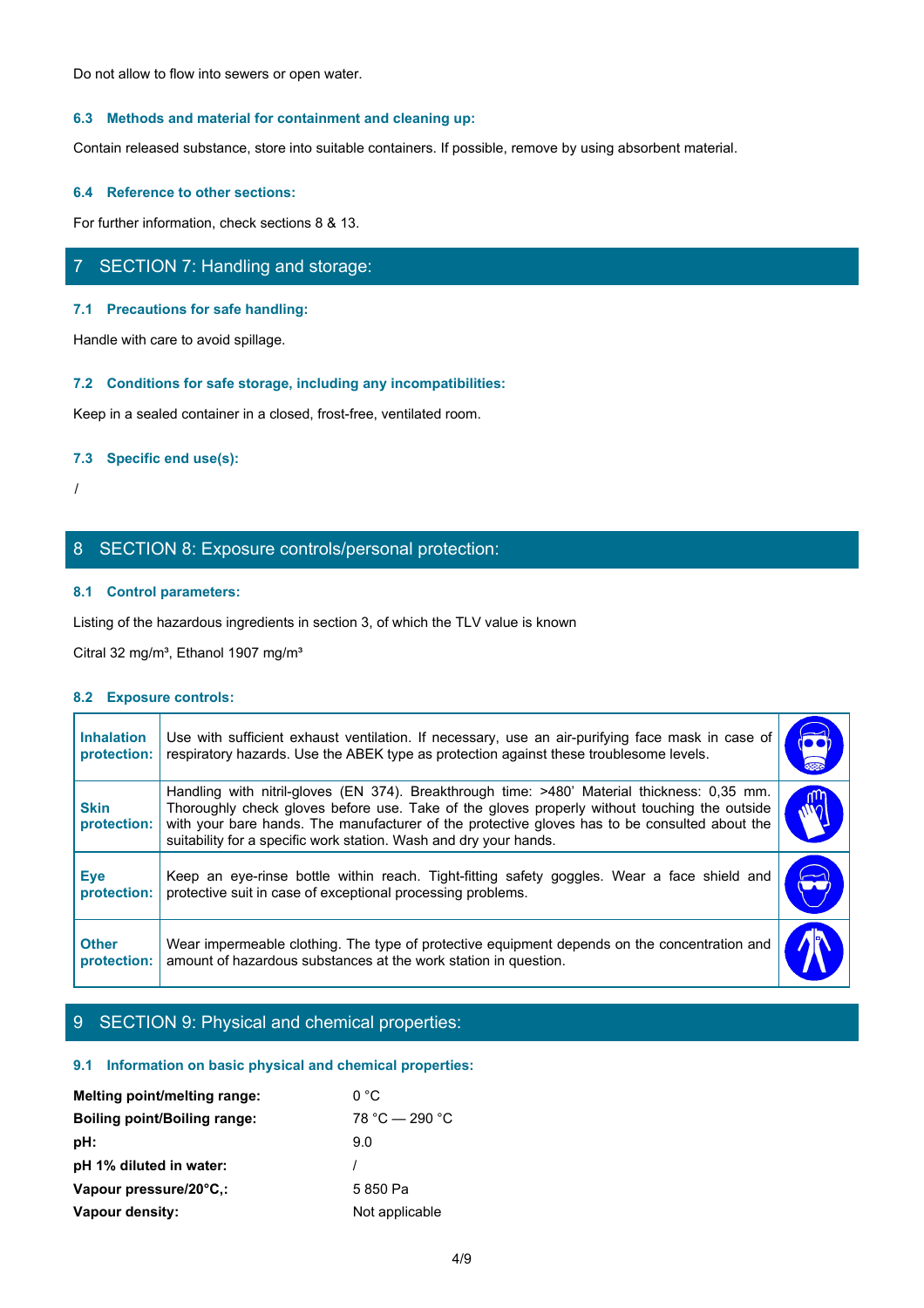| Relative density, 20°C:                            | 1.0340 kg/l    |
|----------------------------------------------------|----------------|
| Appearance/20°C:                                   | Liquid         |
| Flash point:                                       | 57 °C          |
| Flammability (solid, gas):                         | Not applicable |
| Auto-ignition temperature:                         | 370 °C         |
| Upper flammability or explosive limit,<br>(Vol %): | 19.000 %       |
| Lower flammability or explosive limit,<br>(Vol %): | 3.000 %        |
| <b>Explosive properties:</b>                       | Not applicable |
| <b>Oxidising properties:</b>                       | Not applicable |
| <b>Decomposition temperature:</b>                  |                |
| Solubility in water:                               | Not soluble    |
| Partition coefficient: n-octanol/water:            | Not applicable |
| Odour:                                             | characteristic |
| <b>Odour threshold:</b>                            | Not applicable |
| Dynamic viscosity, 20°C:                           | 1 mPa.s        |
| Kinematic viscosity, 40°C:                         | 1 $mm2/s$      |
| Evaporation rate ( $n-BuAc = 1$ ):                 | 2.000          |

## **9.2 Other information:**

| Volatile organic component (VOC): | 2.00%                    |
|-----------------------------------|--------------------------|
| Volatile organic component (VOC): | 20.699 g/l               |
| <b>Sustained combustion test:</b> | Combustion not sustained |

# 10 SECTION 10: Stability and reactivity:

## **10.1 Reactivity:**

Stable under normal conditions.

## **10.2 Chemical stability:**

Extremely high or low temperatures.

## **10.3 Possibility of hazardous reactions:**

None with the contract of the contract of the contract of the contract of the contract of the contract of the contract of the contract of the contract of the contract of the contract of the contract of the contract of the

## **10.4 Conditions to avoid:**

Protect from sunlight and do not expose to temperatures exceeding + 50°C.

## **10.5 Incompatible materials:**

Acids, alkalines, oxidants, reductants

## **10.6 Hazardous decomposition products:**

Under recommended usage conditions, hazardous decomposition products are not expected.

# 11 SECTION 11: Toxicological information:

#### **11.1 Information on toxicological effects:**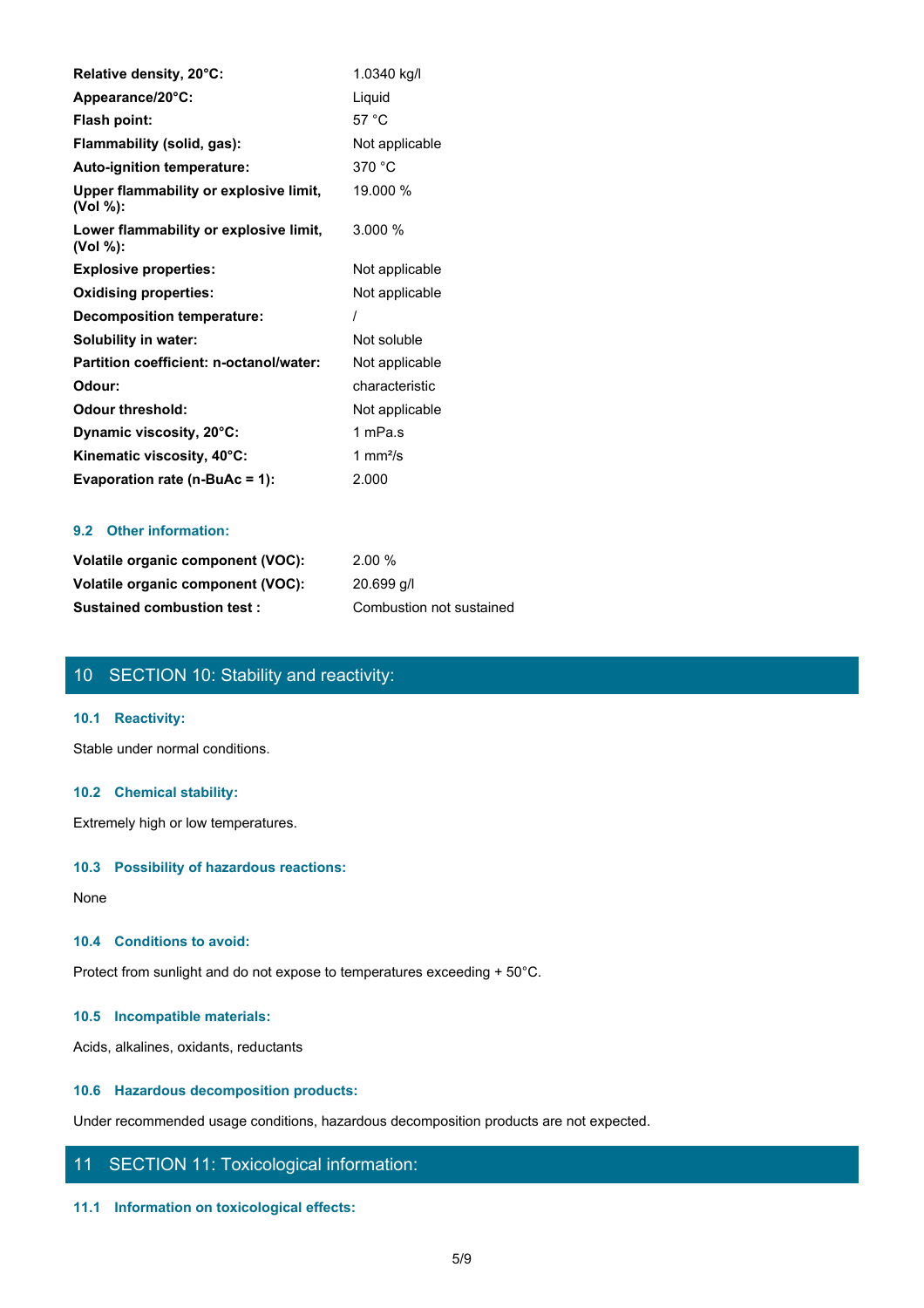**H318 Eye Dam. 1:** Causes serious eye damage.

# **Calculated acute toxicity, ATE oral:** / **Calculated acute toxicity, ATE dermal:** /

| C8-10 D-glucoside      | LD50 oral, rat:<br>LD50 dermal, rabbit: | $\geq 5000$ mg/kg<br>$\geq 5000$ mg/kg |
|------------------------|-----------------------------------------|----------------------------------------|
|                        | LC50, Inhalation, rat, 4h:              | $\geq 50$ mg/l                         |
| Cocamidopropyl Betaine | LD50 oral, rat:                         | $\geq 5000$ mg/kg                      |
|                        | LD50 dermal, rabbit:                    | $\geq$ 5 000 mg/kg                     |
|                        | LC50, Inhalation, rat, 4h:              | $\geq 50$ mg/l                         |
| Potassium oleate       | LD50 oral, rat:                         | $\geq 5000$ mg/kg                      |
|                        | LD50 dermal, rabbit:                    | $\geq 5000$ mg/kg                      |
|                        | LC50, Inhalation, rat, 4h:              | $\geq 50$ mg/l                         |
| Ethanol                | LD50 oral, rat:                         | $\geq 5000$ mg/kg                      |
|                        | LD50 dermal, rabbit:                    | $\geq 5000$ mg/kg                      |
|                        | LC50, Inhalation, rat, 4h:              | $\geq 50$ mg/l                         |
| Potassium linoleate    | LD50 oral, rat:                         | $\geq 5000$ mg/kg                      |
|                        | LD50 dermal, rabbit:                    | $\geq 5000$ mg/kg                      |
|                        | LC50, Inhalation, rat, 4h:              | $\geq 50$ mg/l                         |
| Limonene               | LD50 oral, rat:                         | 4 400 mg/kg                            |
|                        | LD50 dermal, rabbit:                    | $\geq 5000$ mg/kg                      |
|                        | LC50, Inhalation, rat, 4h:              | $\geq 50$ mg/l                         |

# 12 SECTION 12: Ecological information:

## **12.1 Toxicity:**

|                                                                                                      | $\epsilon$ = $\epsilon$ , interaction, rat, $\tau$ m. $\epsilon$ = $\epsilon$ or mapped |                                                                                                                         |
|------------------------------------------------------------------------------------------------------|-----------------------------------------------------------------------------------------|-------------------------------------------------------------------------------------------------------------------------|
| 12 SECTION 12: Ecological information:                                                               |                                                                                         |                                                                                                                         |
| 12.1 Toxicity:                                                                                       |                                                                                         |                                                                                                                         |
| C8-10 D-glucoside                                                                                    | <b>LC50 (Fish):</b><br>EC50 (Daphnia):<br>NOEC (Daphnia):<br>EC50 (Algae):              | 190 mg/l (96h) (Danio rerio)<br>>100 mg/l (48h)<br>>100 mg/l (72h)<br>37 mg/l (72 h) (Scenedesmus subspicatus)          |
| Ethanol                                                                                              | LC50 (Fish):<br>EC50 (Daphnia):<br>EC50 (Algae):                                        | 13000 mg/L (Oncorhynchus mykiss)(96h)<br>12340 mg/L (48h)<br>275 mg/L (Chlorella vulgaris)(72h)                         |
| Limonene                                                                                             | LC50 (Fish):<br>EC50 (Daphnia):<br>NOEC (Daphnia):<br>EC50 (Algae):<br>NOEC (Algae):    | 720 µg/L (4d)<br>360 µg/L (48h)<br>115 µg/L (16d)<br>8 - 150 mg/L (72h)<br>2,62 mg/L (72h)                              |
| 12.2 Persistence and degradability:<br>No.648/2004 on detergents.<br>12.3 Bioaccumulative potential: |                                                                                         | The surfactants contained in this preparation comply with the biodegradability criteria as laid down in Regulation (EC) |
|                                                                                                      | <b>Additional data:</b>                                                                 |                                                                                                                         |
| Ethanol                                                                                              | Log Pow: -0,35                                                                          |                                                                                                                         |

## **12.2 Persistence and degradability:**

## **12.3 Bioaccumulative potential:**

|           | <b>Additional data:</b>            |
|-----------|------------------------------------|
| l Ethanol | Log Pow: $-0,35$                   |
| Limonene  | $1$ Log Pow = 4.38 @ 37 °C, pH 7.2 |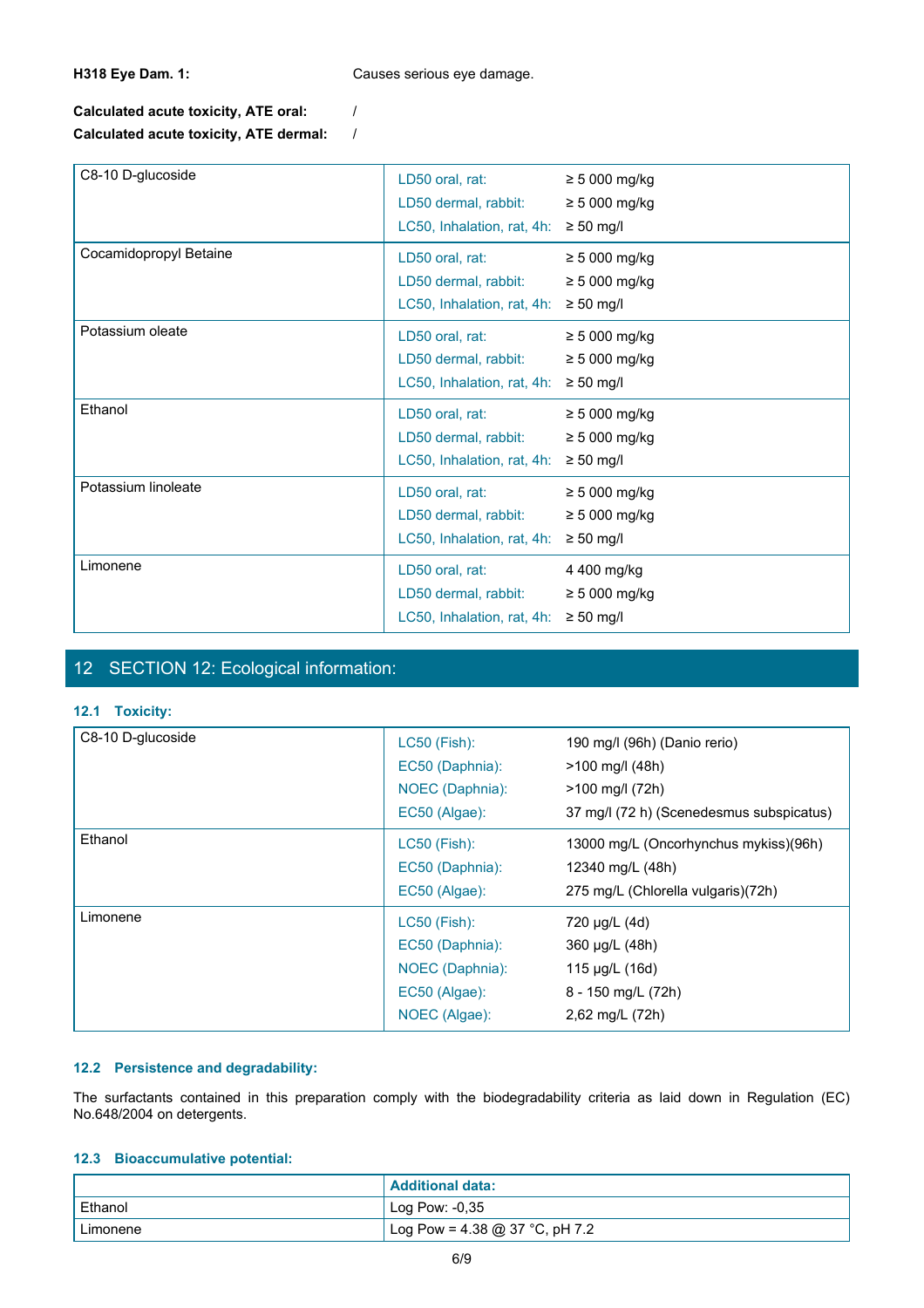## **12.4 Mobility in soil:**

| Water hazard class, WGK (AwSV): |             |
|---------------------------------|-------------|
| <b>Solubility in water:</b>     | Not soluble |

# **12.5 Results of PBT and vPvB assessment:**

No additional data available

## **12.6 Other adverse effects:**

No additional data available

# 13 SECTION 13: Disposal considerations:

## **13.1 Waste treatment methods:**

The Mobility in soli:<br>
Water hazard class, WGK (AwSV):<br>
Solubility in water:<br>
No additional data available<br>
The product may be discharged in the indicated percentages of utilization, provided it is neutralised to pH 7. Pos restrictive regulations by local authority should always be adhered to.

# 14 SECTION 14: Transport information:

## **14.1 UN number:**

Not applicable

## **14.2 UN proper shipping name:**

ADR, IMDG, ICAO/IATA not applicable

## **14.3 Transport hazard class(es):**

| Class(es):                           | Not applicable |  |
|--------------------------------------|----------------|--|
| Identification number of the hazard: | Not applicable |  |
| 14.4 Packing group:                  |                |  |
| Not applicable                       |                |  |
| 14.5 Environmental hazards:          |                |  |
| Not dangerous to the environment     |                |  |
| 14.6 Special precautions for user:   |                |  |

| <b>Hazard characteristics:</b> | Not applicable |
|--------------------------------|----------------|
| <b>Additional guidance:</b>    | Not applicable |

# 15 SECTION 15: Regulatory information:

## **15.1 Safety, health and environmental regulations/legislation specific for the substance or mixture:**

| Water hazard class, WGK (AwSV):   |              |
|-----------------------------------|--------------|
| Volatile organic component (VOC): | $2.000\%$    |
| Volatile organic component (VOC): | $20.699$ q/l |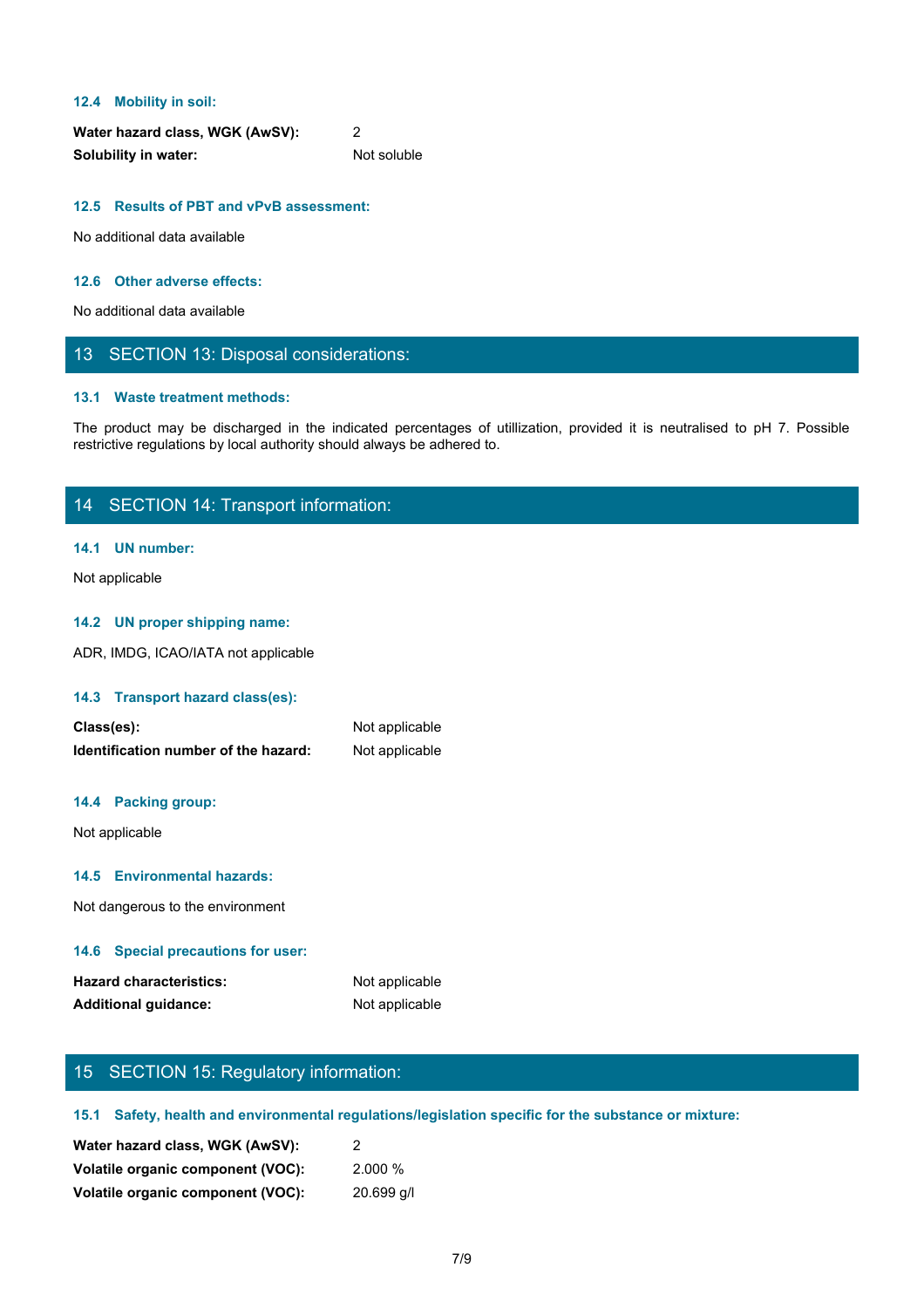### **15.2 Chemical Safety Assessment:**

No data available

# 16 SECTION 16: Other information:

### **Legend to abbreviations used in the safety data sheet:**

| ADR:                           | The European Agreement concerning the International Carriage of Dangerous<br>Goods by Road                                                                                                                                                                                                                                                                                                                                                                                                                                                                                                                                                                          |  |
|--------------------------------|---------------------------------------------------------------------------------------------------------------------------------------------------------------------------------------------------------------------------------------------------------------------------------------------------------------------------------------------------------------------------------------------------------------------------------------------------------------------------------------------------------------------------------------------------------------------------------------------------------------------------------------------------------------------|--|
| ATE:                           | <b>Acute Toxicity Estimate</b>                                                                                                                                                                                                                                                                                                                                                                                                                                                                                                                                                                                                                                      |  |
| BCF:                           | <b>Bioconcentration factor</b>                                                                                                                                                                                                                                                                                                                                                                                                                                                                                                                                                                                                                                      |  |
| CAS:                           | <b>Chemical Abstracts Service</b>                                                                                                                                                                                                                                                                                                                                                                                                                                                                                                                                                                                                                                   |  |
| CLP:                           | Classification, Labelling and Packaging of chemicals                                                                                                                                                                                                                                                                                                                                                                                                                                                                                                                                                                                                                |  |
| <b>EINECS:</b>                 | European INventory of Existing commercial Chemical Substances                                                                                                                                                                                                                                                                                                                                                                                                                                                                                                                                                                                                       |  |
| LC50:                          | median Lethal Concentration for 50% of subjects                                                                                                                                                                                                                                                                                                                                                                                                                                                                                                                                                                                                                     |  |
| LD50:                          | median Lethal Dose for 50% of subjects                                                                                                                                                                                                                                                                                                                                                                                                                                                                                                                                                                                                                              |  |
| $Nr.$ :                        | Number                                                                                                                                                                                                                                                                                                                                                                                                                                                                                                                                                                                                                                                              |  |
| PTB:                           | Persistent, Toxic, Bioaccumulative                                                                                                                                                                                                                                                                                                                                                                                                                                                                                                                                                                                                                                  |  |
| TLV:                           | <b>Threshold Limit Value</b>                                                                                                                                                                                                                                                                                                                                                                                                                                                                                                                                                                                                                                        |  |
| UFI:                           | Unique Formula Identifier                                                                                                                                                                                                                                                                                                                                                                                                                                                                                                                                                                                                                                           |  |
| vPvB:                          | very Persistent and very Bioaccumulative substances                                                                                                                                                                                                                                                                                                                                                                                                                                                                                                                                                                                                                 |  |
| WGK:                           | Water hazard class                                                                                                                                                                                                                                                                                                                                                                                                                                                                                                                                                                                                                                                  |  |
| <b>WGK 1:</b>                  | Slightly hazardous for water                                                                                                                                                                                                                                                                                                                                                                                                                                                                                                                                                                                                                                        |  |
| <b>WGK 2:</b>                  | Hazardous for water                                                                                                                                                                                                                                                                                                                                                                                                                                                                                                                                                                                                                                                 |  |
| <b>WGK 3:</b>                  | Extremely hazardous for water                                                                                                                                                                                                                                                                                                                                                                                                                                                                                                                                                                                                                                       |  |
|                                |                                                                                                                                                                                                                                                                                                                                                                                                                                                                                                                                                                                                                                                                     |  |
|                                | Legend to the H Phrases used in the safety data sheet:                                                                                                                                                                                                                                                                                                                                                                                                                                                                                                                                                                                                              |  |
|                                | EUH208: Contains ( Limonene ). May produce an allergic reaction. H225 Flam. Liq. 2: Highly flammable liquid and<br>vapour. H226 Flam. Lig. 3: Flammable liquid and vapour. H304 Asp. Tox. 1: May be fatal if swallowed and enters<br>airways. H315 Skin Irrit. 2: Causes skin irritation. H317 Skin Sens. 1: May cause an allergic skin reaction.<br>H318 Eye Dam. 1: Causes serious eye damage. H319 Eye Irrit. 2: Causes serious eye irritation.<br>H400 Aquatic Acute 1: Very toxic to aquatic life. H410 Aquatic Chronic 1: Very toxic to aquatic life with long lasting<br>effects. H412 Aquatic Chronic 3: Harmful to aquatic life with long lasting effects. |  |
| <b>CLP Calculation method:</b> |                                                                                                                                                                                                                                                                                                                                                                                                                                                                                                                                                                                                                                                                     |  |
| Calculation method             |                                                                                                                                                                                                                                                                                                                                                                                                                                                                                                                                                                                                                                                                     |  |
|                                |                                                                                                                                                                                                                                                                                                                                                                                                                                                                                                                                                                                                                                                                     |  |

## **Legend to the H Phrases used in the safety data sheet:**

**H400 Aquatic Acute 1:** Very toxic to aquatic life. **H410 Aquatic Chronic 1:** Very toxic to aquatic life with long lasting effects. **H412 Aquatic Chronic 3:** Harmful to aquatic life with long lasting effects. Legend to the H Phrases used in the safety data sheet:<br>
TEUH206: Contains ( Limonene ). May produce an allergic reaction.<br>
TH226 Filem. Lite, 2: Filem mudio liquid and vapour. H330. AEp: Tox. 1: May could a flavoribused an

### **CLP Calculation method:**

## **Reason of revision, changes of following items:**

Not applicable

## **SDS reference number:**

ECM-112716,00

*Classification has been calculated in accordance with European regulation 1272/2008 with their respective amendments. It has been compiled with the utmost care. We cannot, however, accept responsibility for damage, of any kind, that may be caused by*